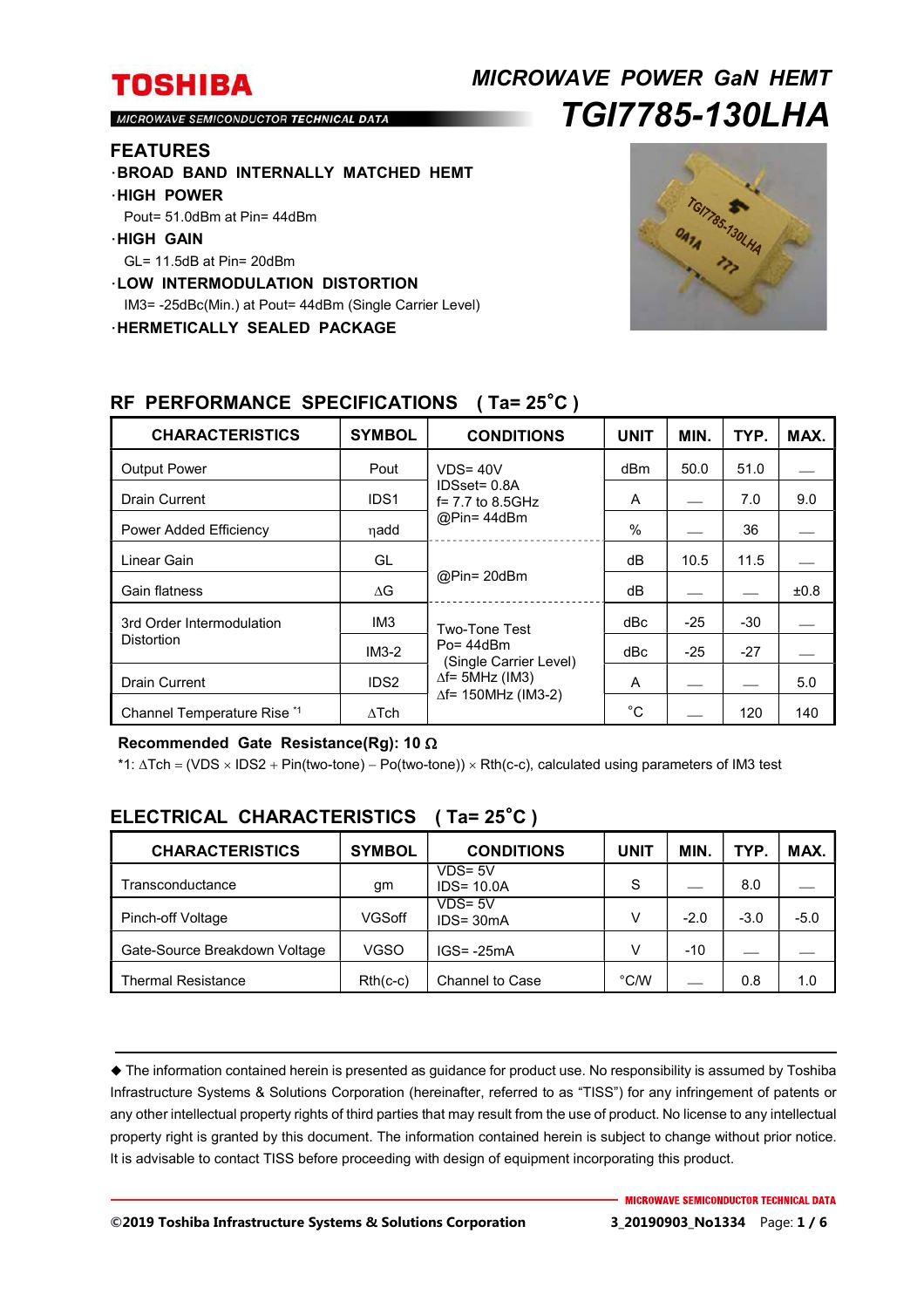### **ABSOLUTE MAXIMUM RATINGS ( Ta= 25**°**C )**

MICROWAVE SEMICONDUCTOR TECHNICAL DATA

| <b>CHARACTERISTICS</b>             | <b>SYMBOL</b> | <b>UNIT</b> | <b>RATING</b>   |
|------------------------------------|---------------|-------------|-----------------|
| Drain-Source Voltage               | <b>VDS</b>    | v           | 50              |
| Gate-Source Voltage                | <b>VGS</b>    | V           | $-10$           |
| <b>Drain Current</b>               | <b>IDS</b>    | A           | 12              |
| Total Power Dissipation (Tc= 25°C) | PT            | w           | 200             |
| <b>Channel Temperature</b>         | Tch           | °С          | 225             |
| Storage Temperature                | Tstg          | °C.         | $-65$ to $+175$ |

### **PACKAGE OUTLINE ( 7-AA06A )**



### **HANDLING PRECAUTIONS FOR PACKAGE MODEL**

Soldering iron should be grounded and the operating time should not exceed 10 seconds at 260°C or 3 seconds at 350°C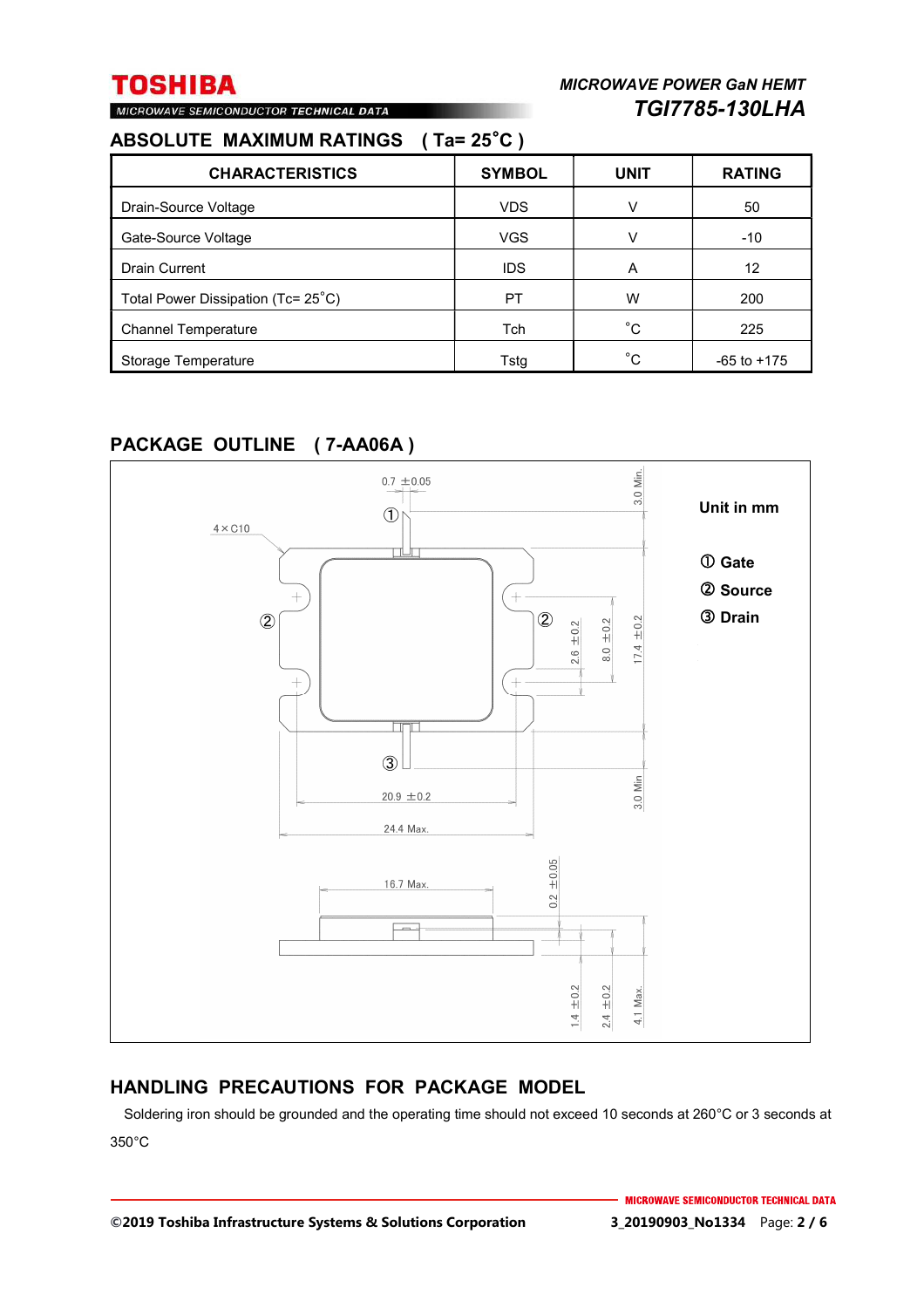*MICROWAVE POWER GaN HEMT TGI7785-130LHA* 

### MICROWAVE SEMICONDUCTOR TECHNICAL DATA **TYPICAL RF PERFORMANCE**

#### ・**Pout, Gain, PAE, IDS vs. Pin**

VDS= 40V, IDSset= 0.8A, f= 7.7, 8.1, 8.5GHz, Ta=  $+25^{\circ}$ C



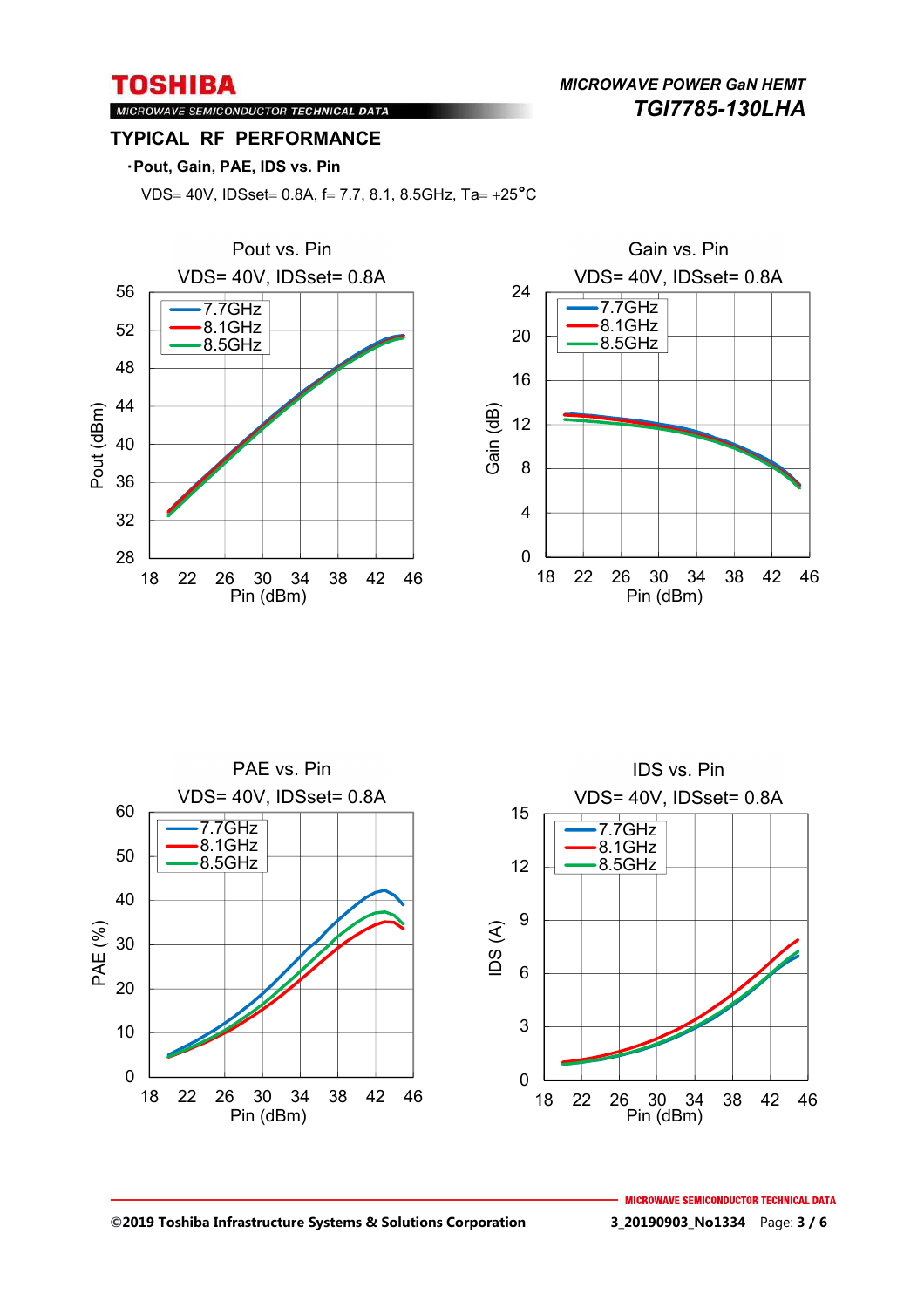MICROWAVE SEMICONDUCTOR TECHNICAL DATA

#### ・**IM3, IM5 vs. Pout**

VDS= 40V, IDSset = 0.8A, f = 7.7, 8.1, 8.5GHz,  $\Delta f$  = 5MHz, Ta = +25<sup>°</sup>C



・**IM3-2, IM5-2 vs. Pout**

VDS= 40V, IDSset = 0.8A, f = 7.7, 8.1, 8.5GHz,  $\Delta f$  = 150MHz, Ta = +25<sup>°</sup>C

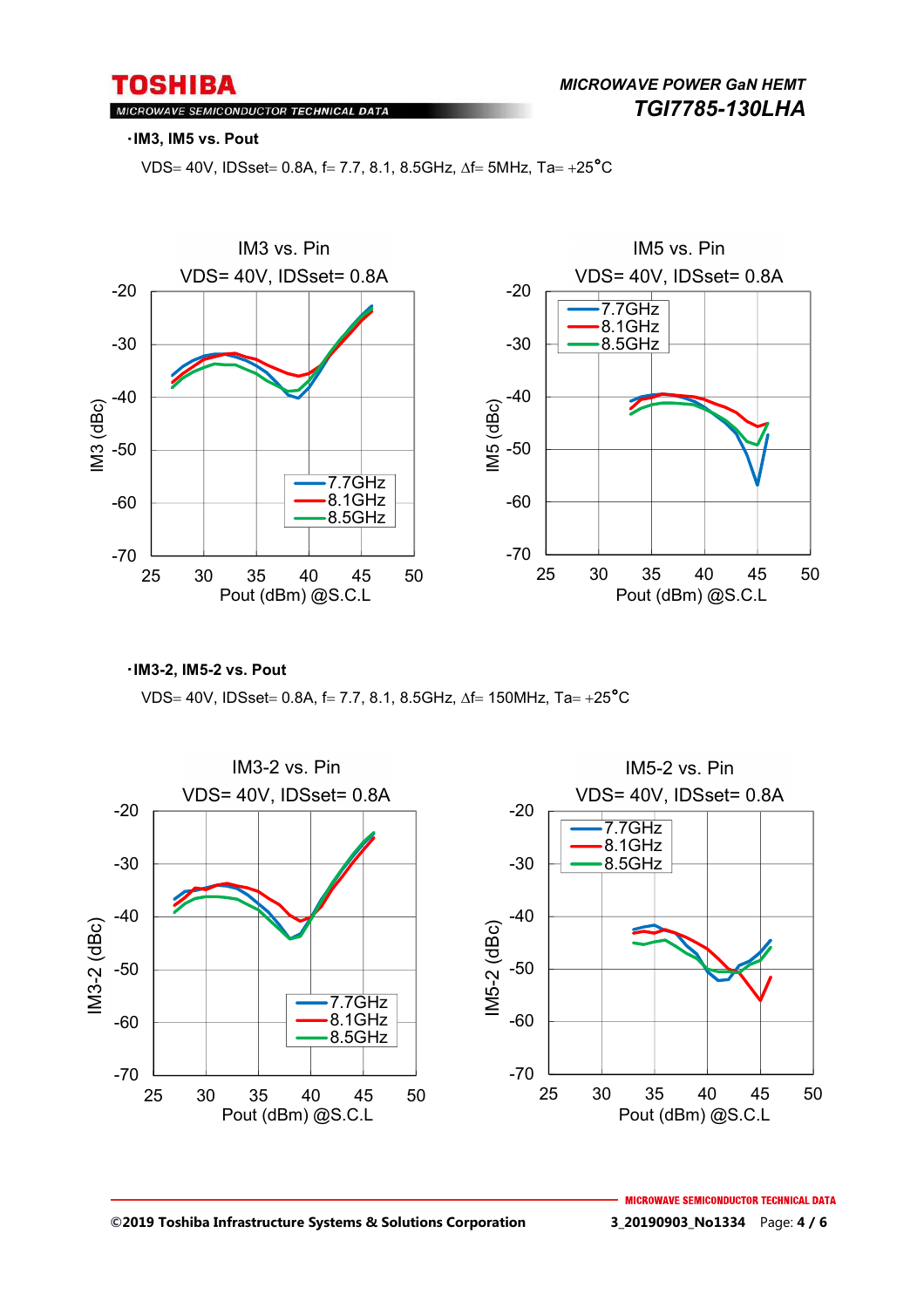MICROWAVE SEMICONDUCTOR TECHNICAL DATA

### *MICROWAVE POWER GaN HEMT TGI7785-130LHA*

#### ・**S-Parameter**

VDS= 40V, IDSset = 0.8A,  $f = 5$  to 10GHz, Ta = +25<sup>°</sup>C